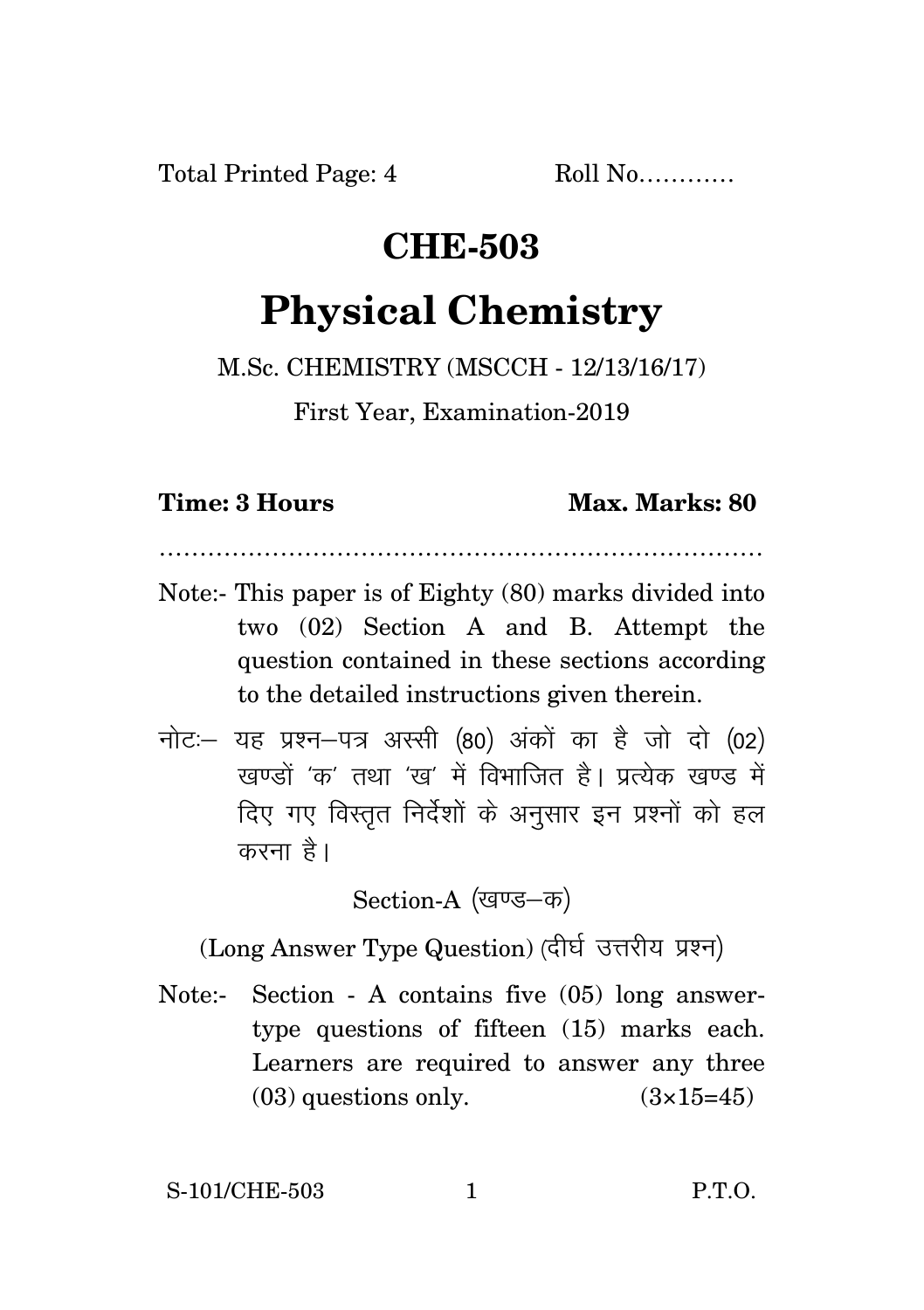- नोट: खण्ड 'क' में पाँच (05) दीर्घ उत्तरीय प्रश्न दिये गये हैं। प्रत्येक प्रश्न के लिए पन्द्रह (15) अंक निर्धारित हैं। शिक्षार्थियों को इनमें से केवल तीन (03) प्रश्नों के उत्तर  $\vec{a}$ ने हैं।
- 1. (a) Describe activated complex theory of reaction rates and compare it with collision theory of reaction rates.

(b) Discuss the kinetics of decomposition of ozone.

2. (a) Derive Schrodinger wave equation.

(b) Discuss the physical significances of entropy.

3. (a) Explain the concept of ionic atmosphere in Debye - Huckel's theory of strong electrolytes. Calculate the thickness of ionic atmosphere.

> (b) Describe one important method for determining order of reaction.

4. (a) Describe third order reactions. Derive the rate expression for a third order reaction when initial concentration of all the reactants is same. Give unit of third order reactions.

> (b) Derive two important forms of Gibbs – Helmholtr relation.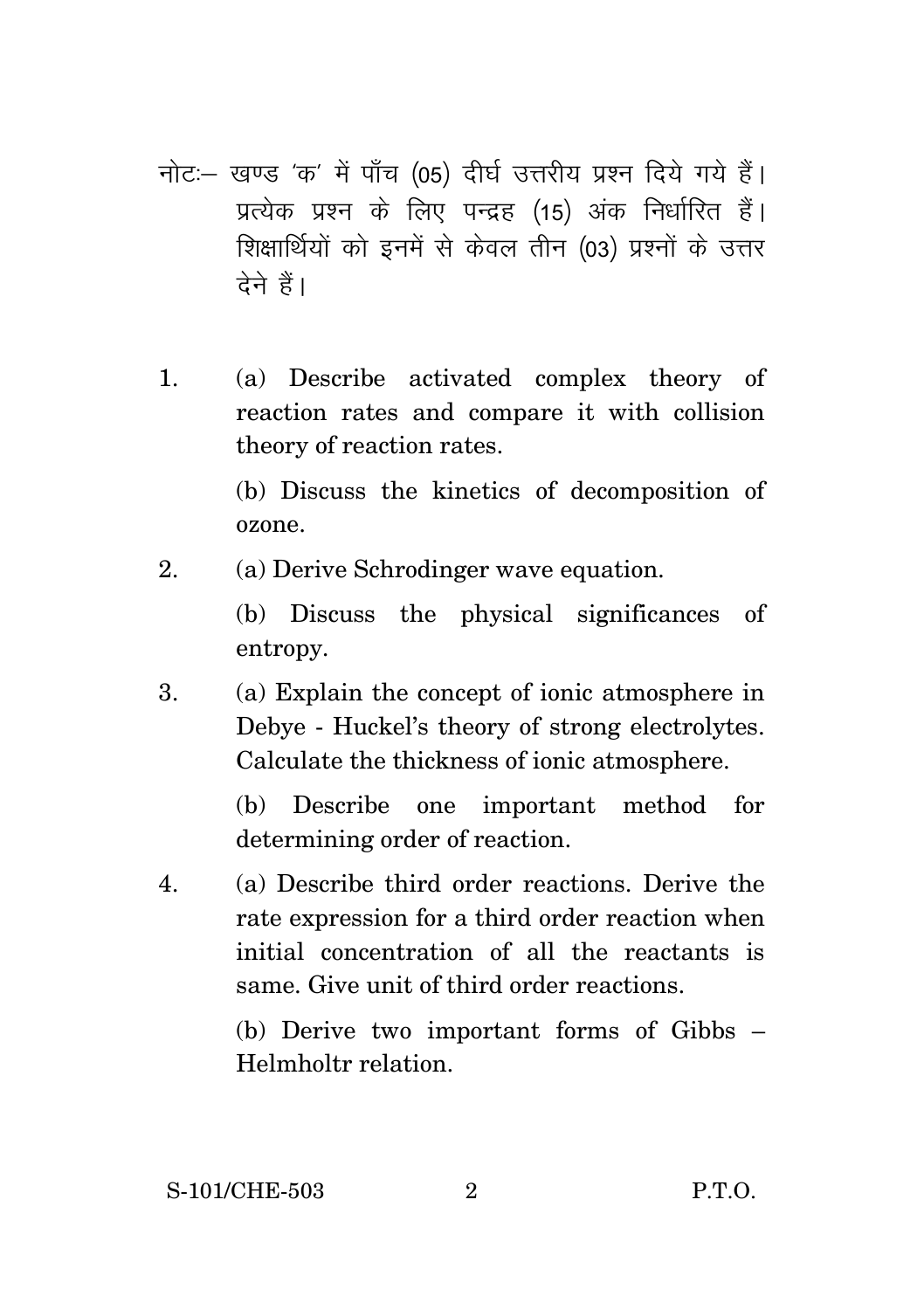5. (a) Draw sketch of glass electrode and discuss its working.

> (b) Establish the following relation for one mole of an ideal gas

 $ds = q \frac{dT}{T} + R \frac{dV}{V}$ 

Section-B (खण्ड-ख)

(Short Answer Type Question) / (लघु उत्तरीय प्रश्न)

- Note:- Section-B contains eight (08) short answer type questions of seven (07) marks each. Learners are required to answer any five (05) questions only.  $(5 \times 7 = 35)$
- **नोट**: खण्ड 'ख' में आठ (08) लघ उत्तरीय प्रश्न दिये गये हैं। प्रत्येक प्रश्न के लिए सात (07) अंक निर्धारित हैं। शिक्षार्थियों को इनमें से केवल पाँच (05) प्रश्नों के उत्तर देने हैं।
- 1. Write a note on operators.
- 2. Describe in brief the Carnot cycle and derive an expression for efficiency of Carnot engine.

S-101/CHE-503 3 P.T.O.